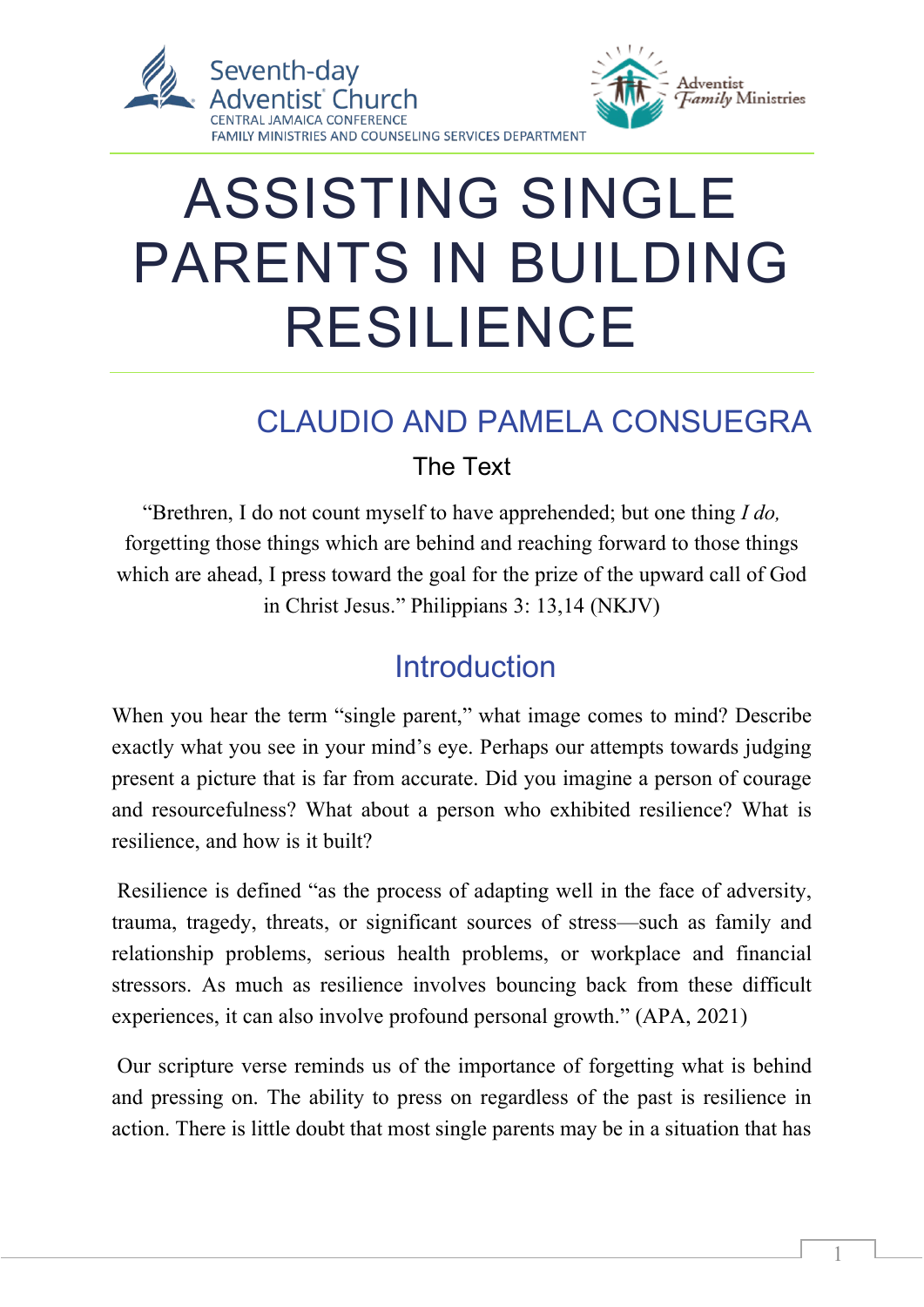



demanded forgetting the past and pressing on. As leaders, how may we be a part of assisting single parents in the process of building resilience?

Perhaps you have heard rude or judgmental comments from others, even church members, towards or about single parents. Leaders, you were called for such a time as this. Some people are prone to make assumptions about the life of others, their financial status, or even their character, without ever knowing the actual story. This may seem unfair, and it is. But we cannot allow someone else's uninformed opinion and misguided judgment to define who we are or how we feel. As a leader, you can educate others and be a part of revealing the true picture of the love of God along with the strength, resilience, and resourcefulness of single parents.

There are a multitude of different routes that takes one into single parenthood. For some, single parenting is a path they purposefully chose. Others may have had difficult journeys strewn with heartbreak, abuse, loss, or grief. Some are parenting alone because their spouse has died suddenly, some were cheated on, and others abandoned. Still, others are parenting alone because they have fled a domestic violent situation or a partner with addiction. The point is that every situation is unique, and the reasons that led to becoming a single parent vary from person to person.

Some admit they do not tell someone they meet for the first time they are a single parent for fear of being labeled or judged. There may also be critical remarks made by relatives, colleagues, acquaintances, or church members. Others say they have been dropped from their social circle or no longer invited when other families get together for meals and outings, including social events at church. Let's repeat what we said earlier...God does not give one's neighbors, friends, family, or even their church family the role of judge!

#### Discussion Questions for Leaders

- 1. Share a time when you witnessed a church member speaking negatively about another.
- 2. Did you speak up and respond to the person?
- 3. If not, why not? If so, what did you say?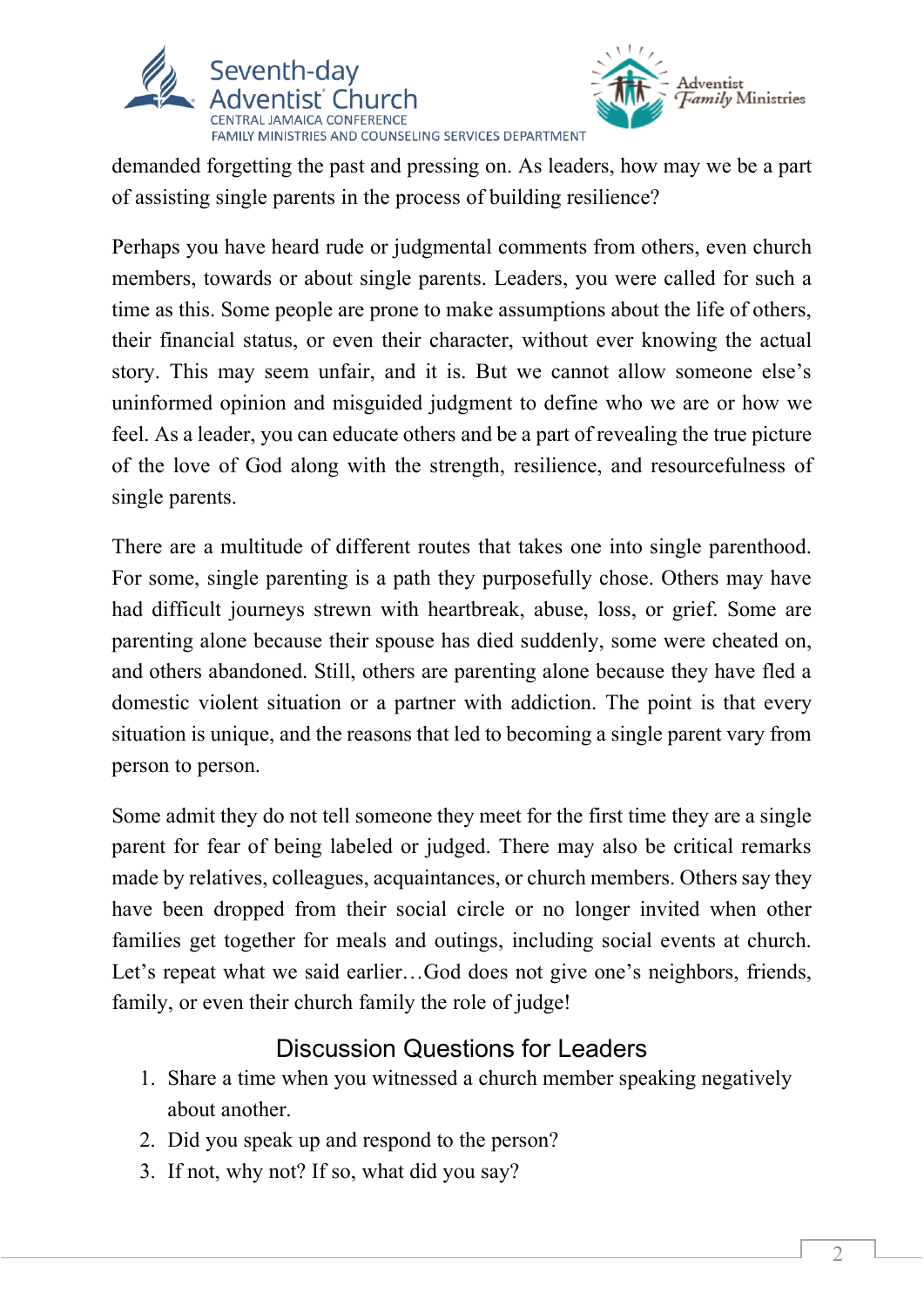



## Setting Boundaries

Single parents deal with so much, and the last thing on their to-do list should be dealing with the misplaced judgment of others. Yes, it is hard to listen to hurtful words, and at some point, single parents may even stop being shocked by the rude things people say and how some people treat them differently.

Learning to set appropriate boundaries can help deal with negative emotions. Here are seven tips to share with single parents to put those boundaries in place:

- 1. **Stop the negative self-talk.** Do not let the criticism of others affect how you talk to yourself. Stick some positive affirmations on your bathroom mirror, read them at the start of each day, memorize them, and repeat them to yourself if those negative thoughts begin to creep in.
- 2. **Focus on good friends.** Think about those true friends you have and surround yourself with them. Do not surround yourself with so-called "friends" who continue to fill your ears with negative talk.
- 3. **Focus on what you got right for today.** It is easy to make a list of all the things you wish you could change about the day; however, why not focus on what you got right? Think about the successes in your day, recount them each night before you go to bed, and thank God for each victory.
- 4. **Honestly express your thoughts.** Do yourself a favor and clear out all your frustrations in your heart and mind. Talk to one of those good friends, write in your journal, blog about them, or go to a counselor. Let go of all the negative thoughts and feelings, clean them out, and try to replace them with positive practices that refuse to let them back in.
- 5. **Be self-aware.** If you are experiencing negativity, stop and think about what is causing that feeling. Is it bad friends? If so, you need to stop hanging around them. Are you watching too much media that continues to portray negative images? If so, turn off that television. Are you spending too much time sitting around and engaging in negative self-talk? If so, it may be time to get up and use that energy for more positive things. In other words, try to identify the things that are leading to your negative feelings and emotions and replace them with more positive activities.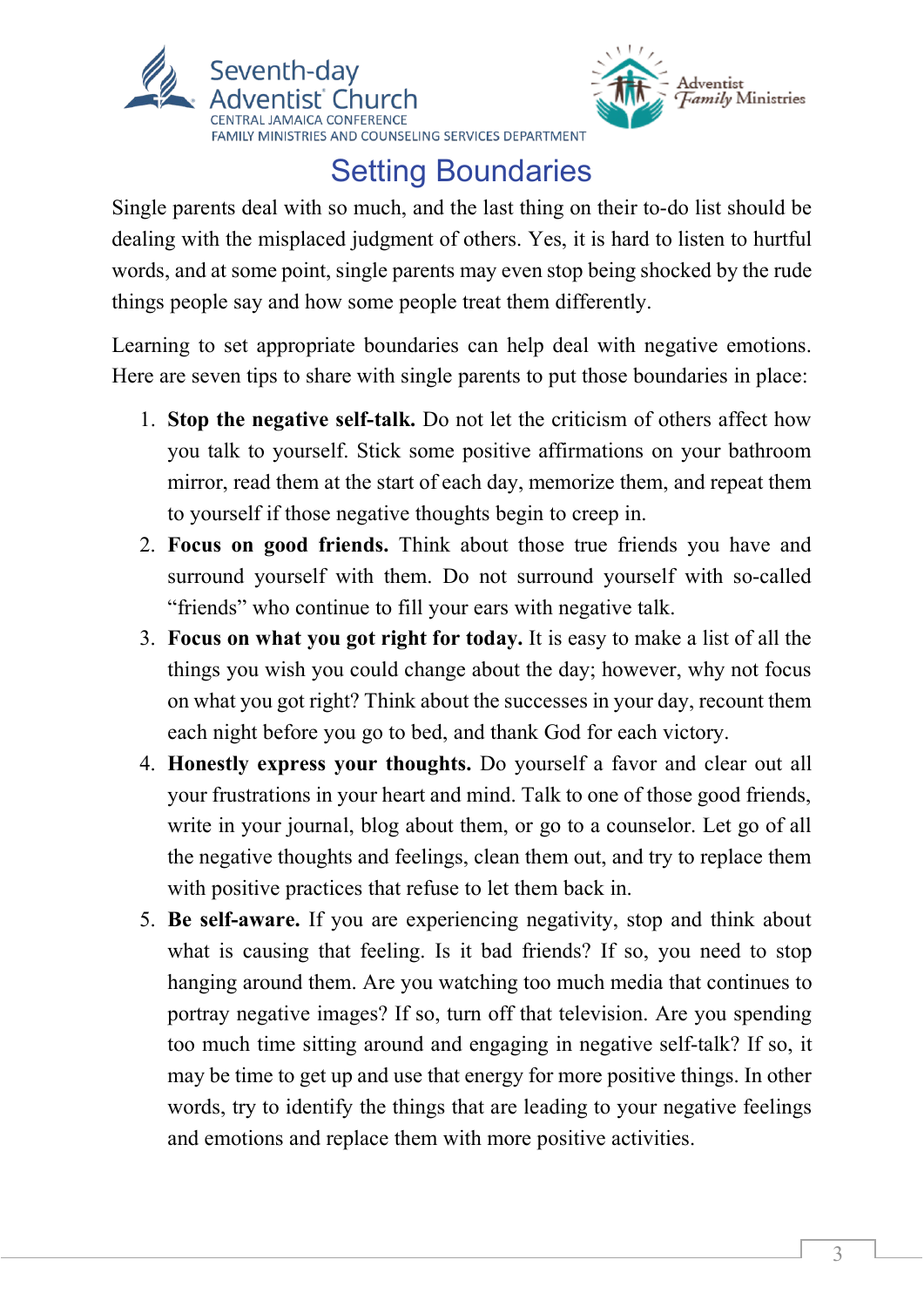



- 6. **Go outside.** Negative talk from others or yourself will eventually bring you down. Hit the reset button by going into nature. Go out into the fresh air, breathe deeply, walk, talk with the Creator, and you will feel the anxiety begin to melt away. Exercising in the fresh air is one of the best things you can do to begin to look at things in new ways.
- 7. **Develop boundaries, walk away, and speak up.** You can choose who to spend time with, who you are going to listen to, and what subjects you will allow conversations to cover. You can say, "NO" and you can walk away. If someone says something out of line about your family or your circumstances, tell the person to stop. Sometimes a person needs to be confronted in order to stop their rude comments.

## Admit When You Need Help and Get It!

Healing years of emotional pain does not happen overnight. We all want immediate results, but please understand that this process is a journey. There may also be barriers that prevent someone from getting professional help, such as time, lack of insurance coverage that means out-of-pocket expenses, or childcare.

There are times when talking to a trusted friend, or a minister may be exactly what is needed. However, there are other times when talking to a family member may not be in one's best interest and they may need more intensive, objective, and professional help.

Here are some signs to share with single parents that may indicate a need for outside professional help:

1. **You cannot remember the last time you had a good night's sleep.** The constant cycle of a lack of sleep is a clear sign that things are not working, and you need outside intervention. Your health will soon deteriorate, and this will only make matters worse.

2. **Your networking is not working.** Every attempt at talking to a friend or family member leaves you feeling more discouraged. Perhaps they are too close to the situation and unable to be objective. It may be time to bring in a neutral party.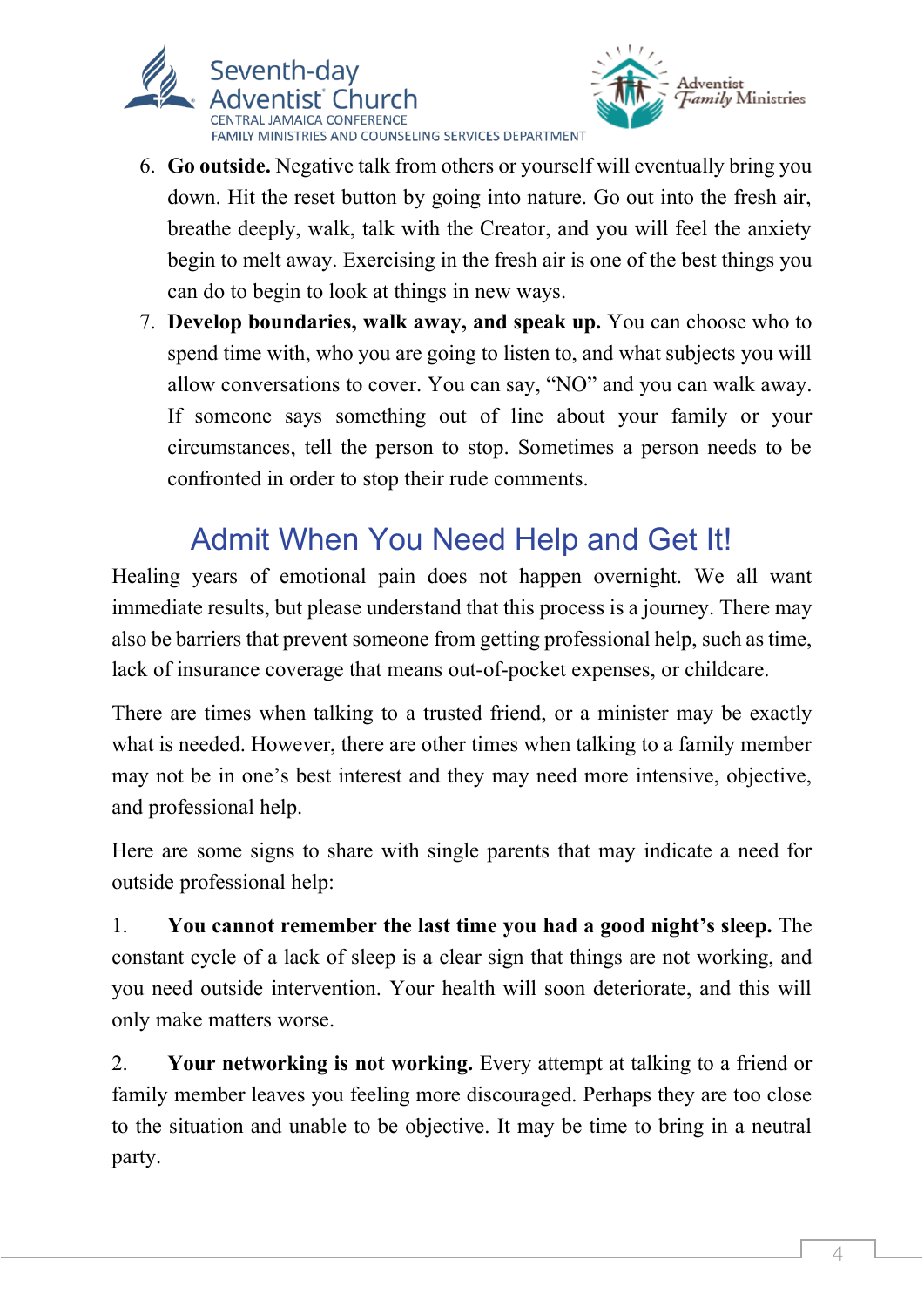



3. **There was/is physical and/or emotional abuse.** There is no way you should allow this behavior to continue without getting help and finding safety immediately. Physical, emotional, and verbal abuse should never be tolerated. It is not how God would want His daughter to be treated. Even if it is not occurring in the present, you may need professional help to overcome the effects of past abuse. Also, one's child may benefit from counseling if this has been the family's experience.

4. **You are afraid to say certain things in your family.** When you do not feel comfortable sharing your feelings and thoughts without being demeaned, criticized, judged, or bullied, something is terribly wrong. You need a safe place to talk.

5. **You deny, excuse, or choose to ignore the signs of problems such as drug or alcohol abuse.** Substance abuse is an indication of greater problems than simple emotional distress or fatigue. Perhaps you excuse your behavior by saying things like, "I can stop anytime; I am not addicted; I will stop as soon as my parenting situation stabilizes." This is the height of denial and a key indicator that outside help is needed. Once again, the child may benefit from counseling if this has been the family's experience.

6. **You have a recurring thought that your child would be better off**  without you. These kinds of negative thoughts are a result of much deeper problems that need professional help. All of us have occasional thoughts that perhaps we are not the best parent; however, when it becomes a daily obsession, this is a key indicator that one needs professional intervention.

If a person needs new eyeglasses, would they break the bottoms out of two glass bottles, get some wire, and make their own? Would one perform a root canal on their own molar with a new power drill? Would you take out your own appendix? Of course not. So, why is it that we are reluctant to seek professional help when we need it? Ahh, there we have that word again… STIGMA! AS leaders, we need to help break down these barriers and stigma.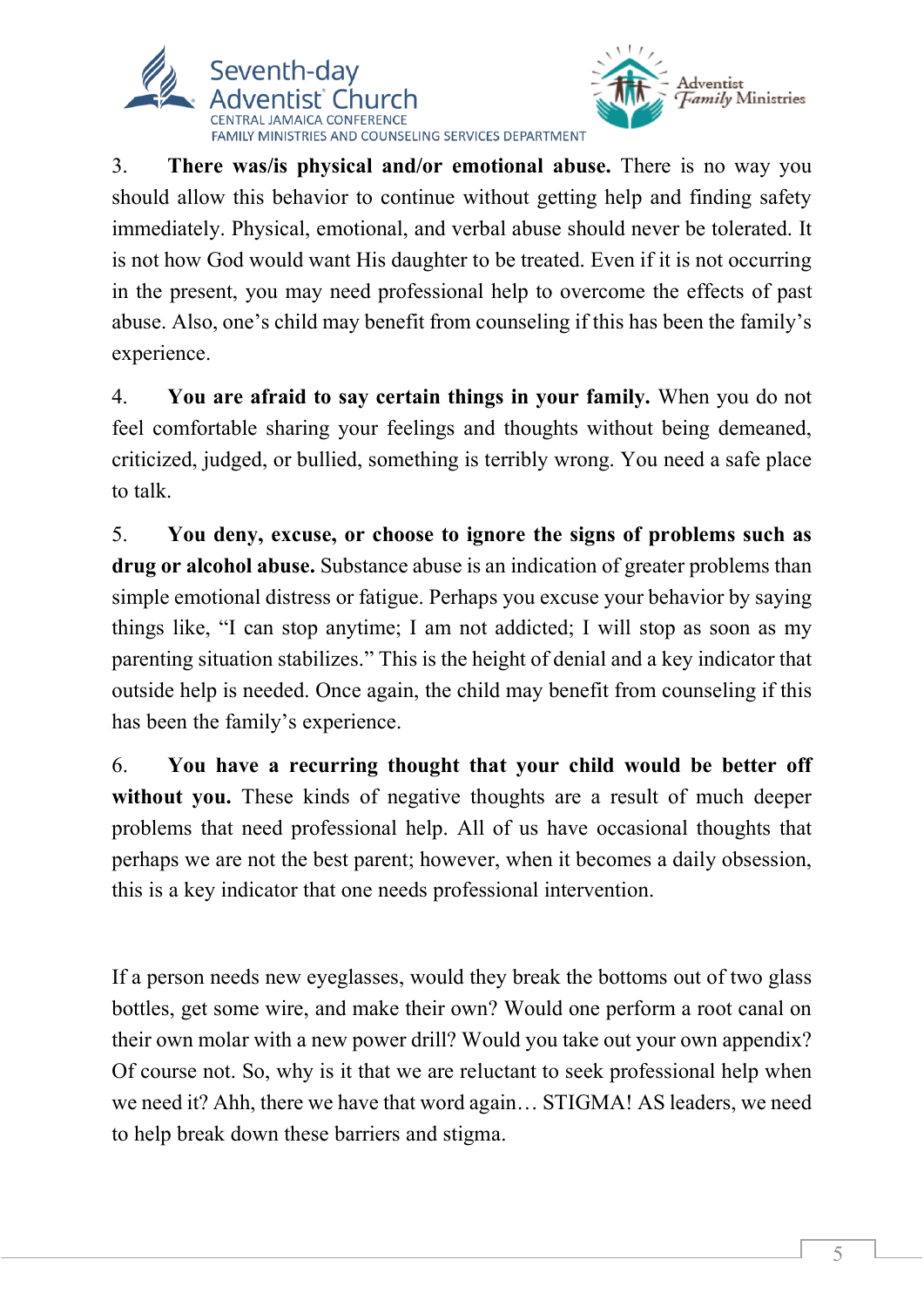



### Discussion Question for Leaders

1. Who do you think single parents most often talk to when they need a listening ear or advice?

- 2. Do you think someone in the family is always the best person to talk to?
- 3. What steps can you take to help single parents seek help when needed?

## God Chose You!

All parents have felt inadequate at times, regardless of their situation. All parents have yelled, have said the wrong thing, wished for a do-over or lost their patience. And every time the guilt comes crashing down, we are tempted to think that, because of our perceived deficiencies, we will ruin our child forever. Having these feelings is not unique to single parents.

It is far too easy to think that someone else would do a better job of parenting. But here is the beautiful part! NO parent is perfect. We all have flaws. We all have our good days and our not-so-good days. There will always be days when we wish we could rewind the clock and have a do-over.

Living in a culture driven by constant connectivity and social media does nothing to help the situation. All we need to do is scroll through Facebook, Instagram, Pinterest, etc., and we are reminded how "perfect" all the other parents are. There are the ones whose kid always looks picture-perfect, whose hair and makeup are daily done to perfection, whose homes are spotless, who make delicious homemade meals and do craft projects with their kids each afternoon. Just keep in mind that things are not always as they appear. Things that look perfect on social media are not perfect in reality.

No one is the perfect parent except God the Father. Understanding that God chose them for the divine task of parenting can be life-altering. Imagine that God wrote the following letter to single moms and dads:

#### *My Beloved Single Parent,*

*You are chosen, you are enough, and you are mine. My love for you is fierce. I am proud of you. I see your heart, the way you seek me, and your devotion to raising your child. Well done, my child.*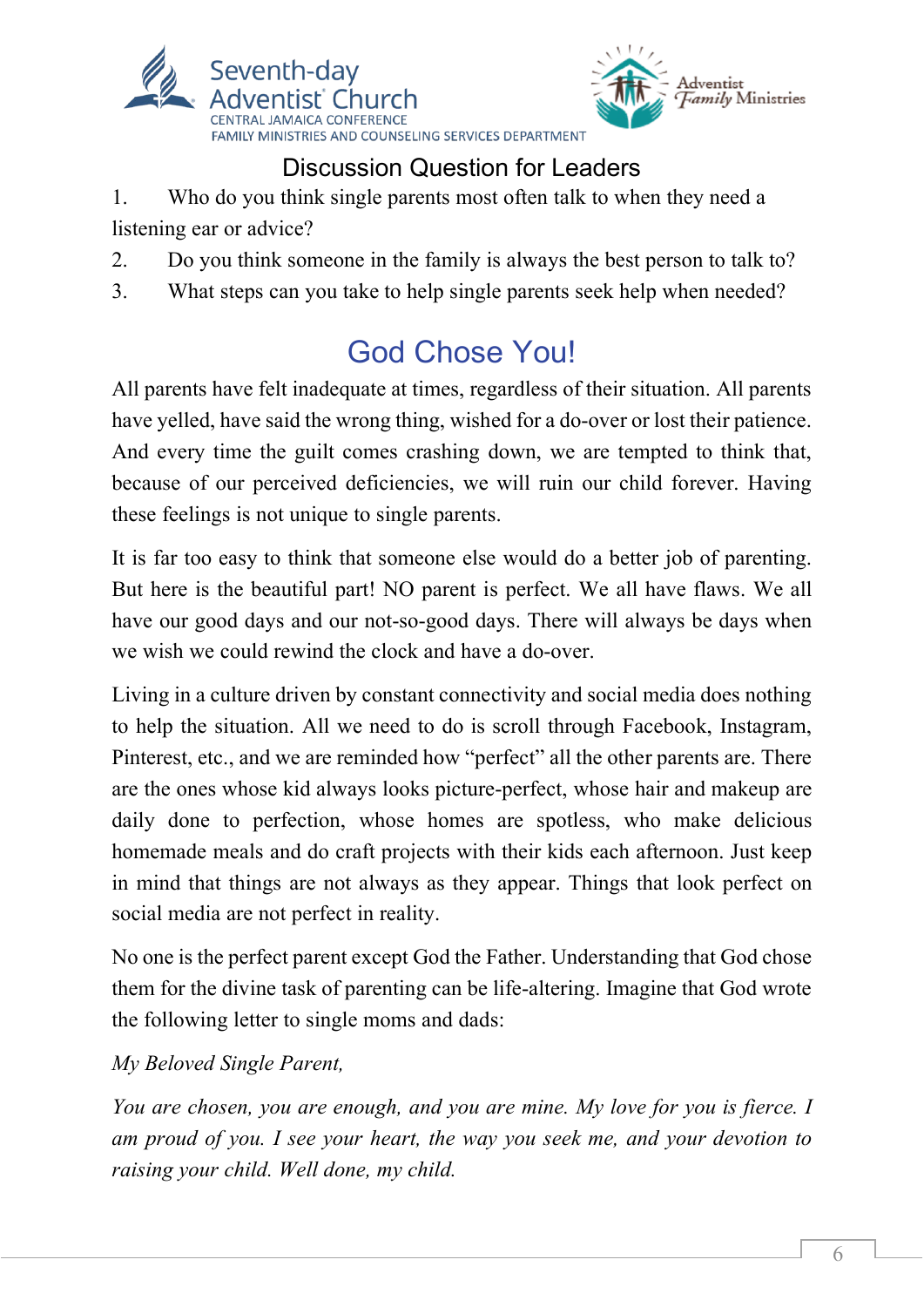



*My child, you are a delight to me. I chose you at the foundation of the world, and I have sanctified you for a great purpose. Beloved, I stand, ready to join you on your parenting journey. The path may be blurry before you, but it is in my sight, and I can see the finish line. I will carry you when you are weak, give you strength, and you will not fall.* 

*Beloved child, you are enough. I have chosen you to parent your child. You belong to me, and I call you worthy. My promise is to give you hope and a future. Do not waste the blessing of time by worrying about tomorrow, for I have already taken care of all your needs.* 

*With my limitless and everlasting love, I will meet the needs of your child also. They will lack nothing. I am sufficient. Their identity is in Me, their provision is in Me, and their future is in Me. I have set them apart for a great purpose. I have tremendous plans for the future of your child.* 

*Watching you raise them delights me. I have chosen you to raise this child. You are the warrior fit to sharpen them, instruct them, direct them, prepare them, train them, and prepare them to face the world. No weapon formed against them will prosper, for they belong to me.* 

*My darling single parent, do not forget that you are a treasure to Me. You are of inestimable value, and I will never stop loving you!* 

*My Beloved, you are mine forever.* 

*Your Heavenly Father*

## Conclusion

The truth is that, sooner or later, all families may face trauma, adversity, or other stressors. The good news is that God offers a roadmap for adapting to lifechanging situations, pressing on, and emerging even stronger than before. That is resilience defined!

So, what can you do as a leader? We must educate those under our care to show love and compassion without being judgmental. What amazing grace and what amazing love Jesus has for each of us, regardless of our backgrounds. In God's